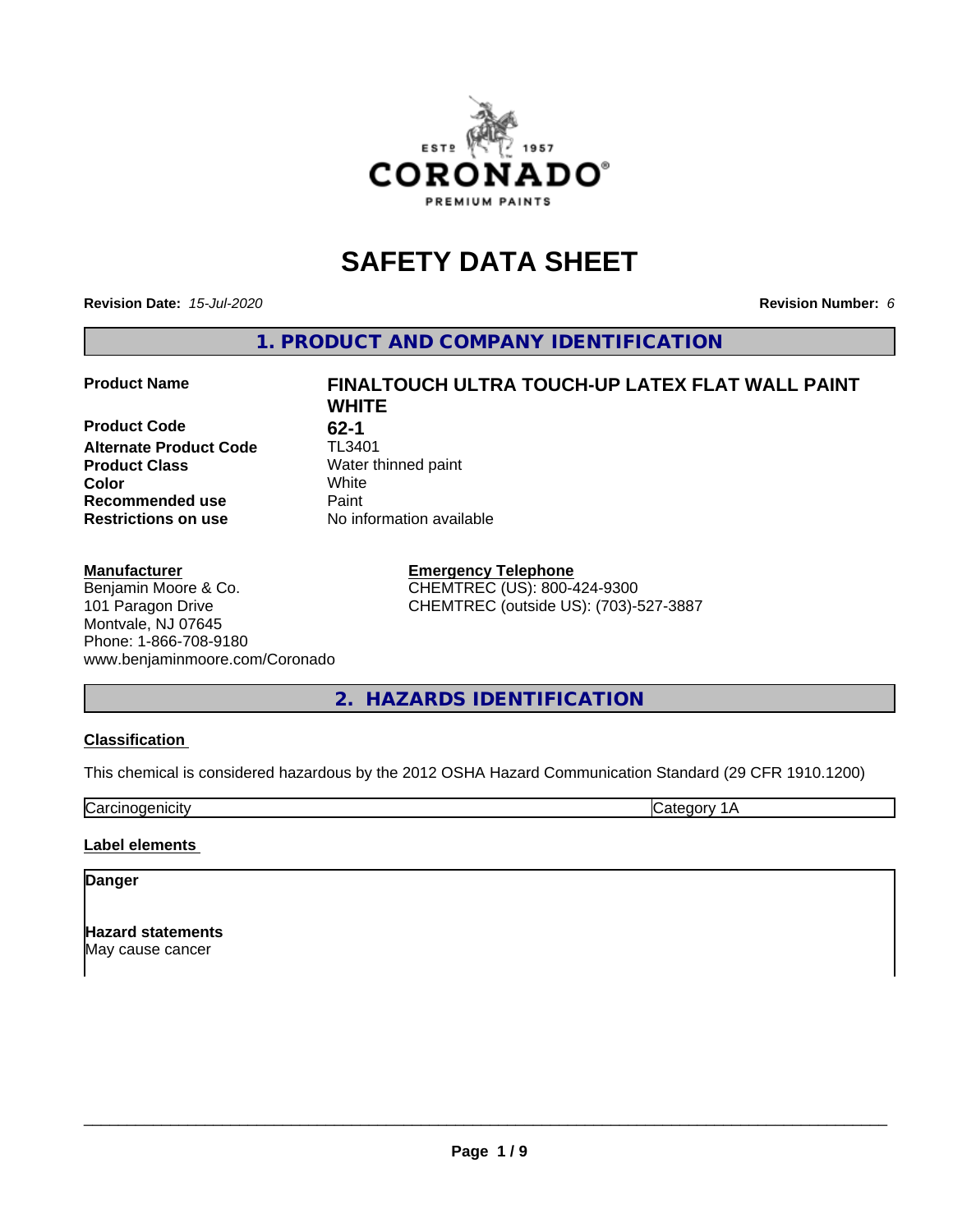

**Appearance** liquid

**Odor** little or no odor

## **Precautionary Statements - Prevention**

Obtain special instructions before use Do not handle until all safety precautions have been read and understood Use personal protective equipment as required

## **Precautionary Statements - Response**

IF exposed or concerned: Get medical advice/attention

## **Precautionary Statements - Storage**

Store locked up

## **Precautionary Statements - Disposal**

Dispose of contents/container to an approved waste disposal plant

## **Hazards not otherwise classified (HNOC)**

Not applicable

#### **Other information**

No information available

# **3. COMPOSITION INFORMATION ON COMPONENTS**

\_\_\_\_\_\_\_\_\_\_\_\_\_\_\_\_\_\_\_\_\_\_\_\_\_\_\_\_\_\_\_\_\_\_\_\_\_\_\_\_\_\_\_\_\_\_\_\_\_\_\_\_\_\_\_\_\_\_\_\_\_\_\_\_\_\_\_\_\_\_\_\_\_\_\_\_\_\_\_\_\_\_\_\_\_\_\_\_\_\_\_\_\_

| Chemical name       | <b>CAS No.</b> | Weight-%  |
|---------------------|----------------|-----------|
| Limestone           | 1317-65-3      | $20 - 25$ |
| Kaolin, calcined    | 92704-41-1     | $10 - 15$ |
| Titanium dioxide    | 13463-67-7     | $5 - 10$  |
| Silica, crystalline | 14808-60-7     | 0.1 - 0.5 |

# **4. FIRST AID MEASURES**

| <b>General Advice</b> | No hazards which require special first aid measures.                                                     |
|-----------------------|----------------------------------------------------------------------------------------------------------|
| <b>Eye Contact</b>    | Rinse thoroughly with plenty of water for at least 15 minutes and consult a<br>physician.                |
| <b>Skin Contact</b>   | Wash off immediately with soap and plenty of water while removing all<br>contaminated clothes and shoes. |
| <b>Inhalation</b>     | Move to fresh air. If symptoms persist, call a physician.                                                |
| Ingestion             | Clean mouth with water and afterwards drink plenty of water. Consult a physician                         |
|                       |                                                                                                          |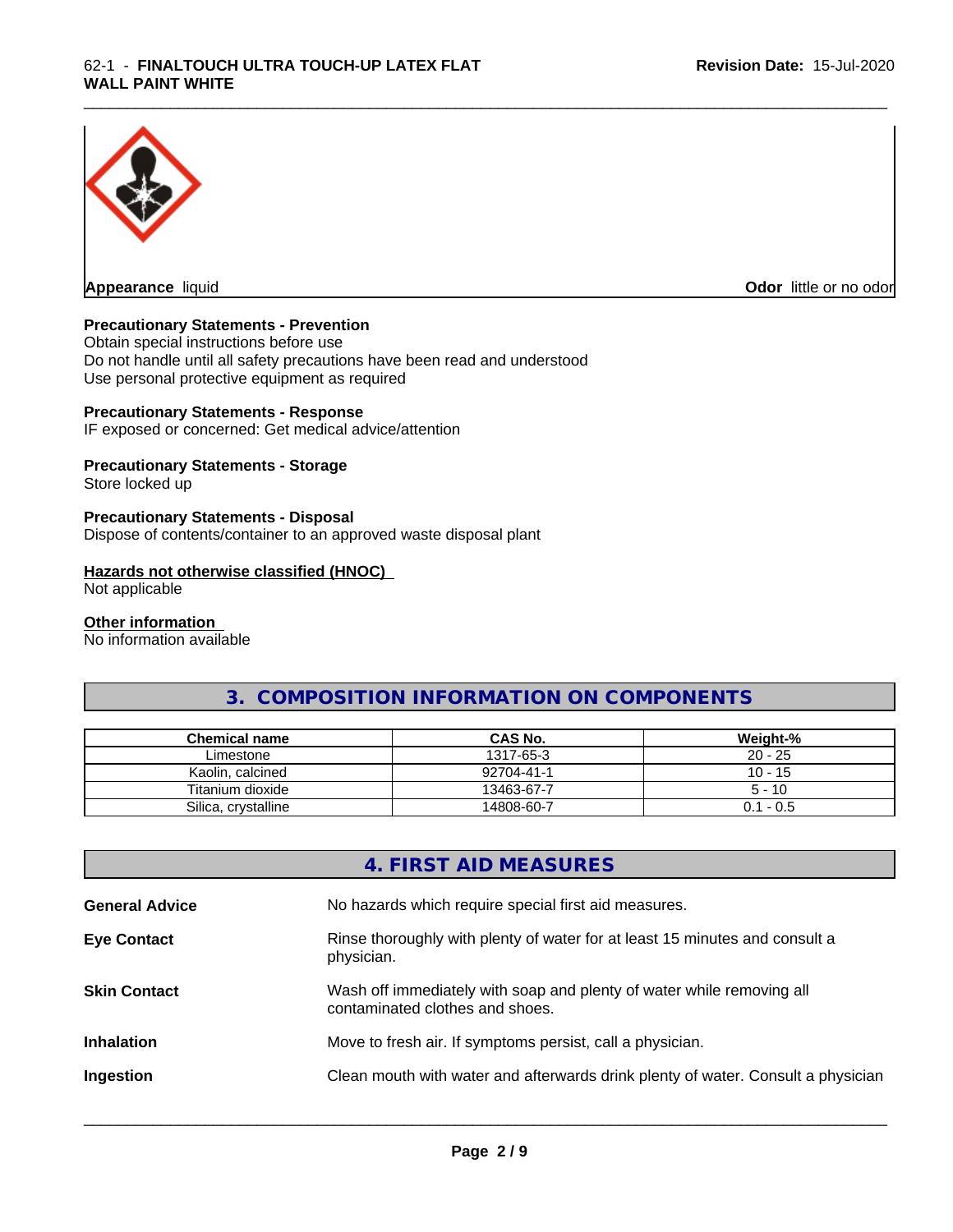|                                                                                     |                                                               | if necessary.                                         |                                                    |                                                                                                                 |
|-------------------------------------------------------------------------------------|---------------------------------------------------------------|-------------------------------------------------------|----------------------------------------------------|-----------------------------------------------------------------------------------------------------------------|
| <b>Most Important</b>                                                               | <b>Symptoms/Effects</b>                                       | None known.                                           |                                                    |                                                                                                                 |
|                                                                                     | <b>Notes To Physician</b>                                     | Treat symptomatically.                                |                                                    |                                                                                                                 |
|                                                                                     |                                                               |                                                       | 5. FIRE-FIGHTING MEASURES                          |                                                                                                                 |
|                                                                                     | <b>Suitable Extinguishing Media</b>                           |                                                       |                                                    | Use extinguishing measures that are appropriate to local<br>circumstances and the surrounding environment.      |
|                                                                                     |                                                               | Protective equipment and precautions for firefighters | and full protective gear.                          | As in any fire, wear self-contained breathing apparatus<br>pressure-demand, MSHA/NIOSH (approved or equivalent) |
|                                                                                     | <b>Specific Hazards Arising From The Chemical</b>             |                                                       | extreme heat.                                      | Closed containers may rupture if exposed to fire or                                                             |
|                                                                                     | <b>Sensitivity to mechanical impact</b>                       |                                                       | No                                                 |                                                                                                                 |
|                                                                                     | <b>Sensitivity to static discharge</b>                        |                                                       | No.                                                |                                                                                                                 |
| <b>Flash Point Data</b><br><b>Method</b>                                            | Flash point (°F)<br>Flash Point (°C)                          |                                                       | Not applicable<br>Not applicable<br>Not applicable |                                                                                                                 |
|                                                                                     | <b>Flammability Limits In Air</b>                             |                                                       |                                                    |                                                                                                                 |
|                                                                                     | Lower flammability limit:<br><b>Upper flammability limit:</b> |                                                       | Not applicable<br>Not applicable                   |                                                                                                                 |
| <b>NFPA</b>                                                                         | Health: 1                                                     | Flammability: 0                                       | Instability: 0                                     | <b>Special: Not Applicable</b>                                                                                  |
| <b>NFPA Legend</b><br>0 - Not Hazardous<br>1 - Slightly<br>2 - Moderate<br>3 - High |                                                               |                                                       |                                                    |                                                                                                                 |

\_\_\_\_\_\_\_\_\_\_\_\_\_\_\_\_\_\_\_\_\_\_\_\_\_\_\_\_\_\_\_\_\_\_\_\_\_\_\_\_\_\_\_\_\_\_\_\_\_\_\_\_\_\_\_\_\_\_\_\_\_\_\_\_\_\_\_\_\_\_\_\_\_\_\_\_\_\_\_\_\_\_\_\_\_\_\_\_\_\_\_\_\_

4 - Severe

*The ratings assigned are only suggested ratings, the contractor/employer has ultimate responsibilities for NFPA ratings where this system is used.*

*Additional information regarding the NFPA rating system is available from the National Fire Protection Agency (NFPA) at www.nfpa.org.*

# **6. ACCIDENTAL RELEASE MEASURES**

| <b>Personal Precautions</b>      | Avoid contact with skin, eyes and clothing. Ensure adequate ventilation. |
|----------------------------------|--------------------------------------------------------------------------|
| <b>Other Information</b>         | Prevent further leakage or spillage if safe to do so.                    |
| <b>Environmental precautions</b> | See Section 12 for additional Ecological Information.                    |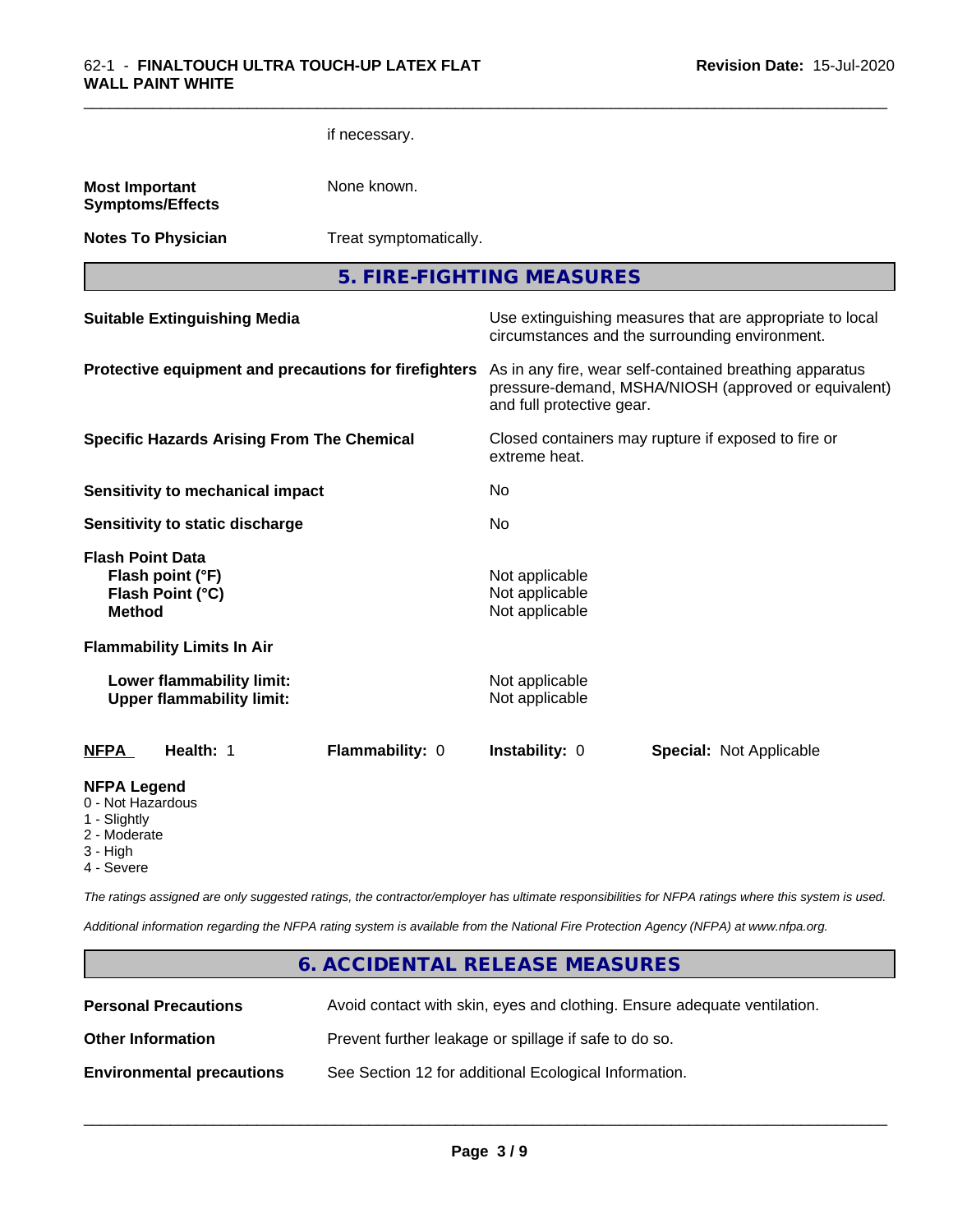| <b>Methods for Cleaning Up</b> | Soak up with inert absorbent material. Sweep up and shovel into suitable<br>containers for disposal.                                                                             |
|--------------------------------|----------------------------------------------------------------------------------------------------------------------------------------------------------------------------------|
|                                | 7. HANDLING AND STORAGE                                                                                                                                                          |
| <b>Handling</b>                | Avoid contact with skin, eyes and clothing. Avoid breathing vapors, spray mists or<br>sanding dust. In case of insufficient ventilation, wear suitable respiratory<br>equipment. |
| <b>Storage</b>                 | Keep container tightly closed. Keep out of the reach of children.                                                                                                                |
| <b>Incompatible Materials</b>  | No information available                                                                                                                                                         |

\_\_\_\_\_\_\_\_\_\_\_\_\_\_\_\_\_\_\_\_\_\_\_\_\_\_\_\_\_\_\_\_\_\_\_\_\_\_\_\_\_\_\_\_\_\_\_\_\_\_\_\_\_\_\_\_\_\_\_\_\_\_\_\_\_\_\_\_\_\_\_\_\_\_\_\_\_\_\_\_\_\_\_\_\_\_\_\_\_\_\_\_\_

## **8. EXPOSURE CONTROLS/PERSONAL PROTECTION**

#### **Exposure Limits**

| Chemical name       | <b>ACGIH TLV</b>                                                | <b>OSHA PEL</b>                                                                                  |
|---------------------|-----------------------------------------------------------------|--------------------------------------------------------------------------------------------------|
| Limestone           | N/E                                                             | 15 mg/m $3$ - TWA                                                                                |
|                     |                                                                 | $5 \text{ mg/m}^3$ - TWA                                                                         |
| Titanium dioxide    | TWA: $10 \text{ mg/m}^3$                                        | 15 mg/m $3$ - TWA                                                                                |
| Silica, crystalline | TWA: $0.025$ mg/m <sup>3</sup> respirable<br>particulate matter | 50 $\mu$ g/m <sup>3</sup> - TWA Respirable crystalline<br>silica 50 $\mu$ g/m <sup>3</sup> - TWA |

#### **Legend**

ACGIH - American Conference of Governmental Industrial Hygienists Exposure Limits OSHA - Occupational Safety & Health Administration Exposure Limits N/E - Not Established

**Engineering Measures** Ensure adequate ventilation, especially in confined areas.

## **Personal Protective Equipment**

| <b>Eye/Face Protection</b>    | Safety glasses with side-shields.                                        |
|-------------------------------|--------------------------------------------------------------------------|
| <b>Skin Protection</b>        | Protective gloves and impervious clothing.                               |
| <b>Respiratory Protection</b> | In case of insufficient ventilation wear suitable respiratory equipment. |
| <b>Hygiene Measures</b>       | Avoid contact with skin, eyes and clothing. Remove and wash contaminated |

## **9. PHYSICAL AND CHEMICAL PROPERTIES**

clothing before re-use. Wash thoroughly after handling.

**Appearance** liquid **Odor** little or no odor **Density (lbs/gal)** 11.3 - 11.8 **Specific Gravity** 1.35 - 1.40

**Odor Threshold** No information available **pH** No information available **Viscosity (cps)** No information available<br> **Solubility (ies)** No information available<br>
No information available **Solubility(ies)**<br> **Solubility**<br> **Water solubility**<br> **Water solubility**<br> **Water solubility No information available Evaporation Rate Evaporation Rate No information available**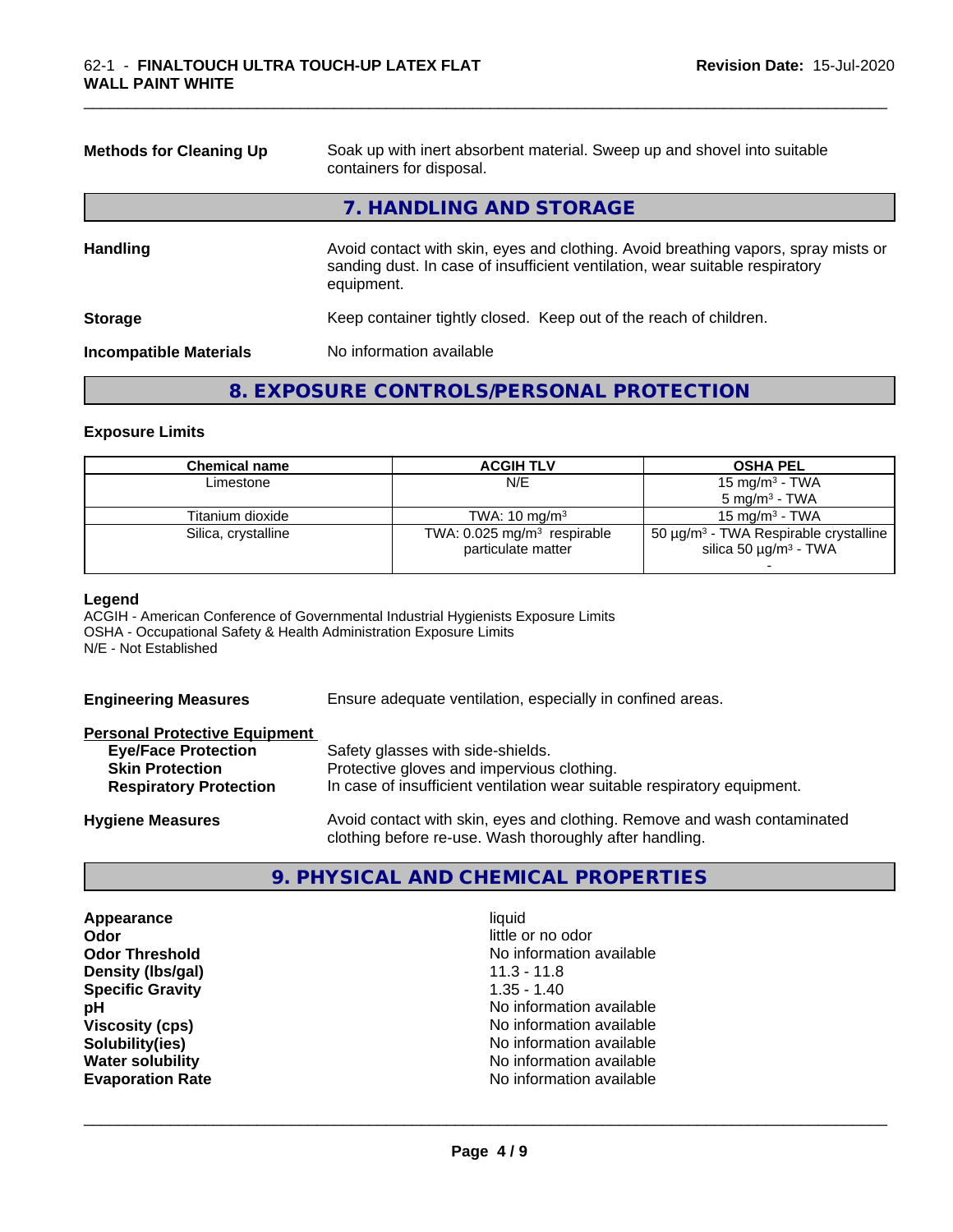**Vapor pressure** No information available<br> **Vapor density**<br> **Vapor density Wt. % Solids** 50 - 60<br> **Vol. % Solids** 50 - 40<br> **Vol. % Solids** 50 - 40 **Vol. % Solids** 30 - 40<br> **Wt. % Volatiles** 30 - 40 **Wt. % Volatiles Vol. % Volatiles** 60 - 70 **VOC Regulatory Limit (g/L)** < 50 **Boiling Point (°F)** 212 **Boiling Point (°C)** 100 **Freezing point (°F)** 32 **Freezing Point (°C)** 0 **Flash point (°F)** Not applicable **Flash Point (°C)**<br> **Method** Not applicable<br> **Method** Not applicable **Flammability** (solid, gas) **Upper flammability limit:**<br> **Lower flammability limit:** Not applicable Not applicable **Lower flammability limit:**<br> **Autoignition Temperature (°F)** Not applicable available **Autoignition Temperature (°F) Autoignition Temperature (°C)**<br> **Decomposition Temperature (°F)** No information available **Decomposition Temperature (°F) Decomposition Temperature (°C)** No information available **Partition coefficient Contract Community No information available** 

**No information available**<br>50 - 60 **Not applicable**<br>Not applicable

\_\_\_\_\_\_\_\_\_\_\_\_\_\_\_\_\_\_\_\_\_\_\_\_\_\_\_\_\_\_\_\_\_\_\_\_\_\_\_\_\_\_\_\_\_\_\_\_\_\_\_\_\_\_\_\_\_\_\_\_\_\_\_\_\_\_\_\_\_\_\_\_\_\_\_\_\_\_\_\_\_\_\_\_\_\_\_\_\_\_\_\_\_

# **10. STABILITY AND REACTIVITY**

| <b>Reactivity</b>                         | Not Applicable                           |
|-------------------------------------------|------------------------------------------|
| <b>Chemical Stability</b>                 | Stable under normal conditions.          |
| <b>Conditions to avoid</b>                | Prevent from freezing.                   |
| <b>Incompatible Materials</b>             | No materials to be especially mentioned. |
| <b>Hazardous Decomposition Products</b>   | None under normal use.                   |
| <b>Possibility of hazardous reactions</b> | None under normal conditions of use.     |

# **11. TOXICOLOGICAL INFORMATION**

**Product Information**

**Information on likely routes of exposure**

**Principal Routes of Exposure** Eye contact, skin contact and inhalation.

**Acute Toxicity** 

**Product Information** No information available

# **Symptoms related to the physical,chemical and toxicological characteristics**

**Symptoms** No information available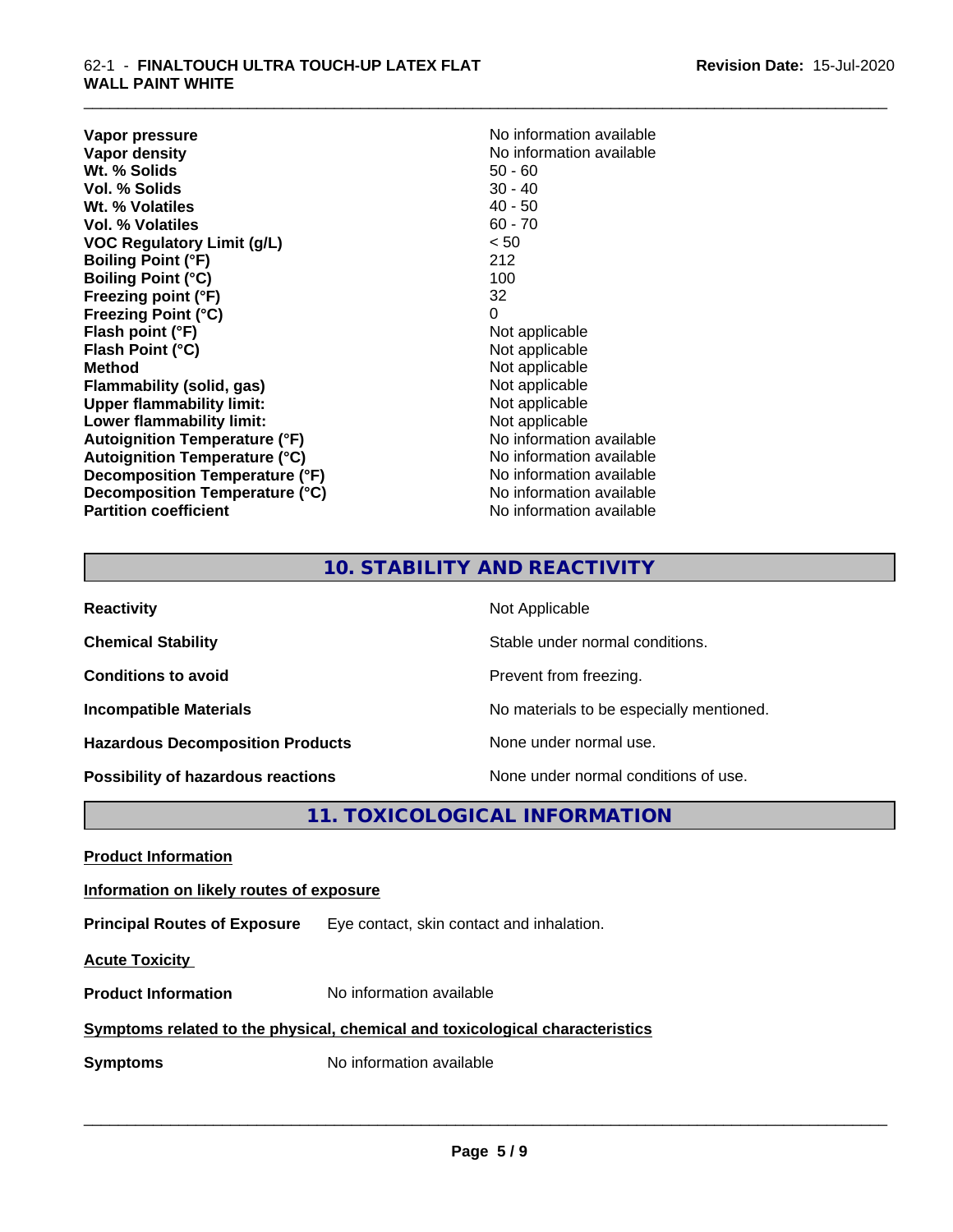#### **Delayed and immediate effects as well as chronic effects from short and long-term exposure**

| Eye contact                     | May cause slight irritation.                                                                                    |
|---------------------------------|-----------------------------------------------------------------------------------------------------------------|
| <b>Skin contact</b>             | Substance may cause slight skin irritation. Prolonged or repeated contact may dry<br>skin and cause irritation. |
| <b>Inhalation</b>               | May cause irritation of respiratory tract.                                                                      |
| Ingestion                       | Ingestion may cause gastrointestinal irritation, nausea, vomiting and diarrhea.                                 |
| <b>Sensitization</b>            | No information available                                                                                        |
| <b>Neurological Effects</b>     | No information available.                                                                                       |
| <b>Mutagenic Effects</b>        | No information available.                                                                                       |
| <b>Reproductive Effects</b>     | No information available.                                                                                       |
| <b>Developmental Effects</b>    | No information available.                                                                                       |
| <b>Target organ effects</b>     | No information available.                                                                                       |
| <b>STOT - single exposure</b>   | No information available.                                                                                       |
| <b>STOT - repeated exposure</b> | Causes damage to organs through prolonged or repeated exposure if inhaled.                                      |
| Other adverse effects           | No information available.                                                                                       |
| <b>Aspiration Hazard</b>        | No information available                                                                                        |

## **Numerical measures of toxicity**

## **The following values are calculated based on chapter 3.1 of the GHS document**

| ATEmix (oral)          | 16966 mg/kg   |
|------------------------|---------------|
| <b>ATEmix (dermal)</b> | 1054653 mg/kg |

## **Component Information**

| Chemical name                  | Oral LD50          | Dermal LD50 | Inhalation LC50 |
|--------------------------------|--------------------|-------------|-----------------|
| Kaolin, calcined<br>92704-41-1 | > 2000 mg/kg (Rat) |             |                 |
| Titanium dioxide<br>13463-67-7 | 10000 mg/kg (Rat)  |             |                 |

## **Chronic Toxicity**

## **Carcinogenicity**

*The information below indicateswhether each agency has listed any ingredient as a carcinogen:.*

| <b>Chemical name</b> | <b>IARC</b>         | <b>NTP</b>  | <b>OSHA</b> |
|----------------------|---------------------|-------------|-------------|
|                      | 2B - Possible Human |             | Listed      |
| Titanium dioxide     | Carcinogen          |             |             |
|                      | - Human Carcinogen  | Known Human | Listed      |
| Silica, crystalline  |                     | Carcinogen  |             |

• Crystalline Silica has been determined to be carcinogenic to humans by IARC (1) when in respirable form. Risk of cancer depends on duration and level of inhalation exposure to spray mist or dust from sanding the dried paint.• Although IARC has classified titanium dioxide as possibly carcinogenic to humans (2B), their summary concludes: "No significant exposure to titanium dioxide is thought to occur during the use of products in which titanium dioxide is bound to other materials, such as paint."

#### **Legend**

IARC - International Agency for Research on Cancer NTP - National Toxicity Program OSHA - Occupational Safety & Health Administration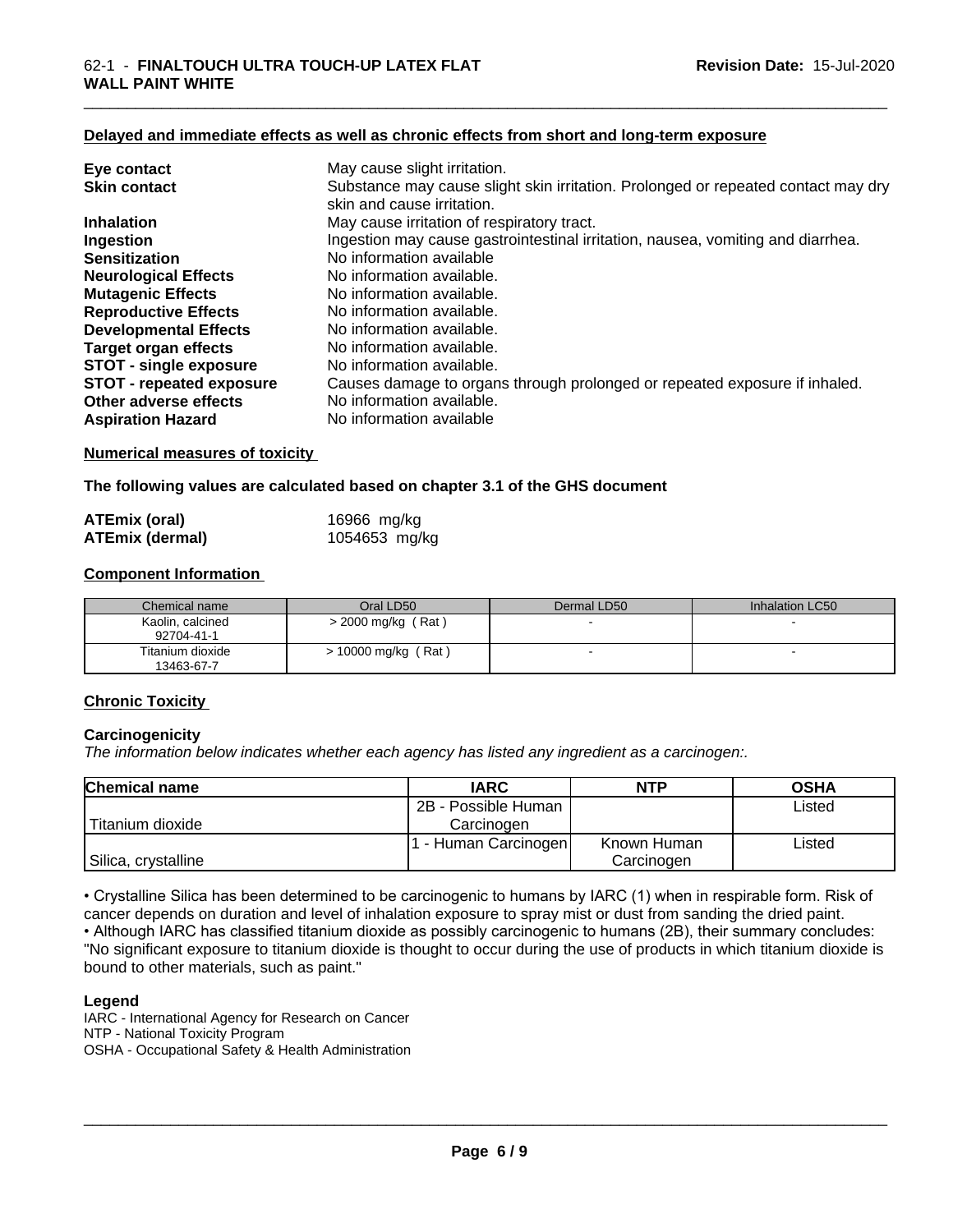### \_\_\_\_\_\_\_\_\_\_\_\_\_\_\_\_\_\_\_\_\_\_\_\_\_\_\_\_\_\_\_\_\_\_\_\_\_\_\_\_\_\_\_\_\_\_\_\_\_\_\_\_\_\_\_\_\_\_\_\_\_\_\_\_\_\_\_\_\_\_\_\_\_\_\_\_\_\_\_\_\_\_\_\_\_\_\_\_\_\_\_\_\_ 62-1 - **FINALTOUCH ULTRA TOUCH-UP LATEX FLAT WALL PAINT WHITE**

# **12. ECOLOGICAL INFORMATION**

## **Ecotoxicity Effects**

The environmental impact of this product has not been fully investigated.

## **Product Information**

## **Acute Toxicity to Fish**

No information available

## **Acute Toxicity to Aquatic Invertebrates**

No information available

## **Acute Toxicity to Aquatic Plants**

No information available

## **Persistence / Degradability**

No information available.

## **Bioaccumulation**

No information available.

## **Mobility in Environmental Media**

No information available.

## **Ozone**

No information available

## **Component Information**

## **Acute Toxicity to Fish**

Titanium dioxide  $LC50:$  > 1000 mg/L (Fathead Minnow - 96 hr.)

## **Acute Toxicity to Aquatic Invertebrates**

No information available

## **Acute Toxicity to Aquatic Plants**

No information available

# **13. DISPOSAL CONSIDERATIONS**

**Waste Disposal Method** Dispose of in accordance with federal, state, and local regulations. Local requirements may vary, consult your sanitation department or state-designated environmental protection agency for more disposal options.

 $\overline{\phantom{a}}$  ,  $\overline{\phantom{a}}$  ,  $\overline{\phantom{a}}$  ,  $\overline{\phantom{a}}$  ,  $\overline{\phantom{a}}$  ,  $\overline{\phantom{a}}$  ,  $\overline{\phantom{a}}$  ,  $\overline{\phantom{a}}$  ,  $\overline{\phantom{a}}$  ,  $\overline{\phantom{a}}$  ,  $\overline{\phantom{a}}$  ,  $\overline{\phantom{a}}$  ,  $\overline{\phantom{a}}$  ,  $\overline{\phantom{a}}$  ,  $\overline{\phantom{a}}$  ,  $\overline{\phantom{a}}$ 

## **14. TRANSPORT INFORMATION**

**DOT** Not regulated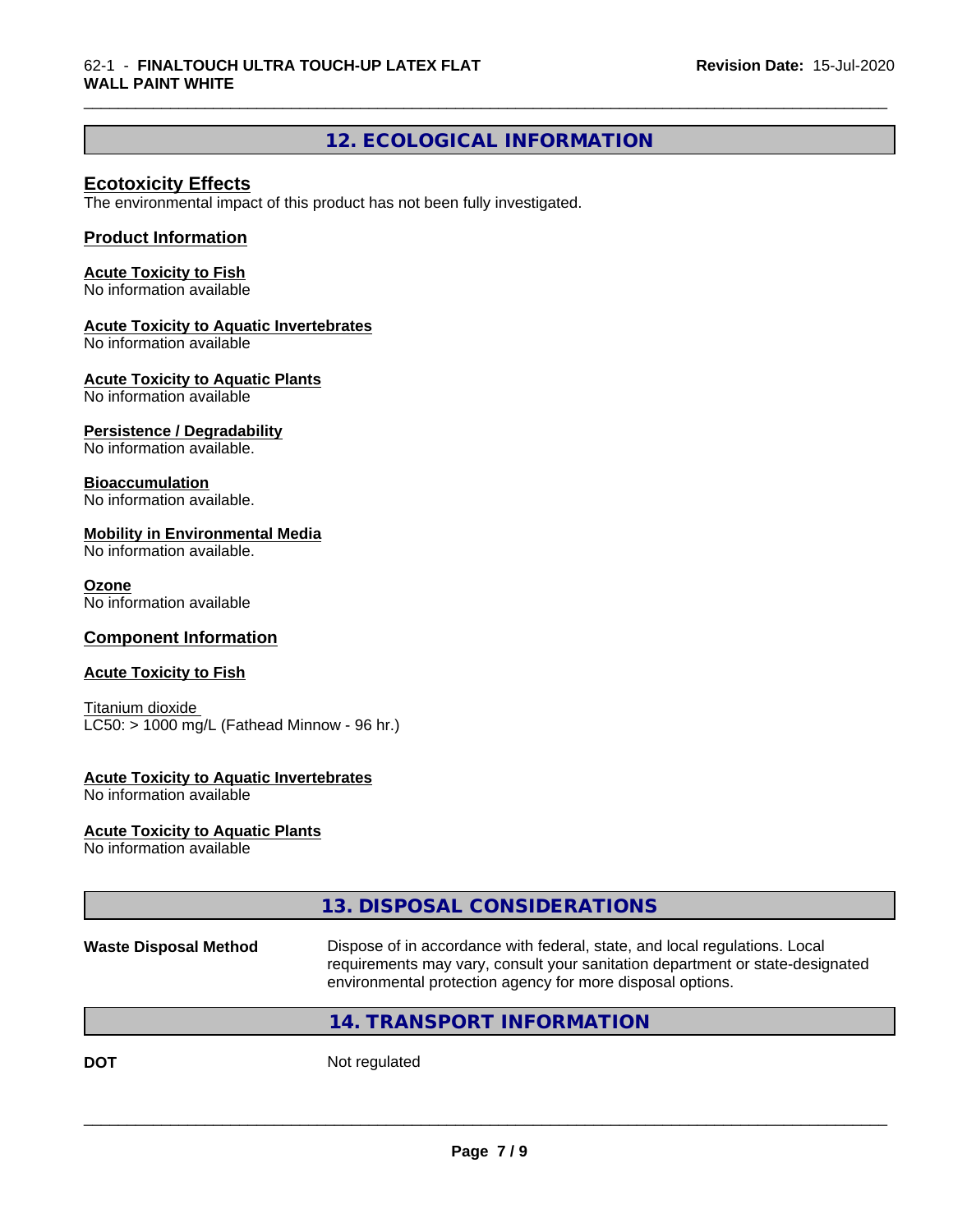| <b>ICAO/IATA</b> | Not regulated |  |
|------------------|---------------|--|
|------------------|---------------|--|

## **IMDG / IMO** Not regulated

**15. REGULATORY INFORMATION**

# **International Inventories**

| <b>TSCA: United States</b> | Yes - All components are listed or exempt. |
|----------------------------|--------------------------------------------|
| <b>DSL: Canada</b>         | Yes - All components are listed or exempt. |

## **Federal Regulations**

#### **SARA 311/312 hazardous categorization**

| Acute health hazard               | N٥  |
|-----------------------------------|-----|
| Chronic Health Hazard             | Yes |
| Fire hazard                       | Nο  |
| Sudden release of pressure hazard | Nο  |
| Reactive Hazard                   | N٥  |

## **SARA 313**

Section 313 of Title III of the Superfund Amendments and Reauthorization Act of 1986 (SARA). This product contains a chemical or chemicals which are subject to the reporting requirements of the Act and Title 40 of the Code of Federal Regulations, Part 372:

*None*

## **Clean Air Act,Section 112 Hazardous Air Pollutants (HAPs) (see 40 CFR 61)**

This product contains the following HAPs:

*None*

## **US State Regulations**

## **California Proposition 65**

**A** WARNING: Cancer and Reproductive Harm– www.P65warnings.ca.gov

## **State Right-to-Know**

| <b>Chemical name</b>         | ıssachusetts<br>uvice: | <b>New</b><br>, Jersev | Pennsylvania |
|------------------------------|------------------------|------------------------|--------------|
| Limestone                    |                        |                        |              |
| $\cdots$<br>Fitanium dioxide |                        |                        |              |
| Silica<br>crystalline        |                        |                        |              |

## **Legend**

X - Listed